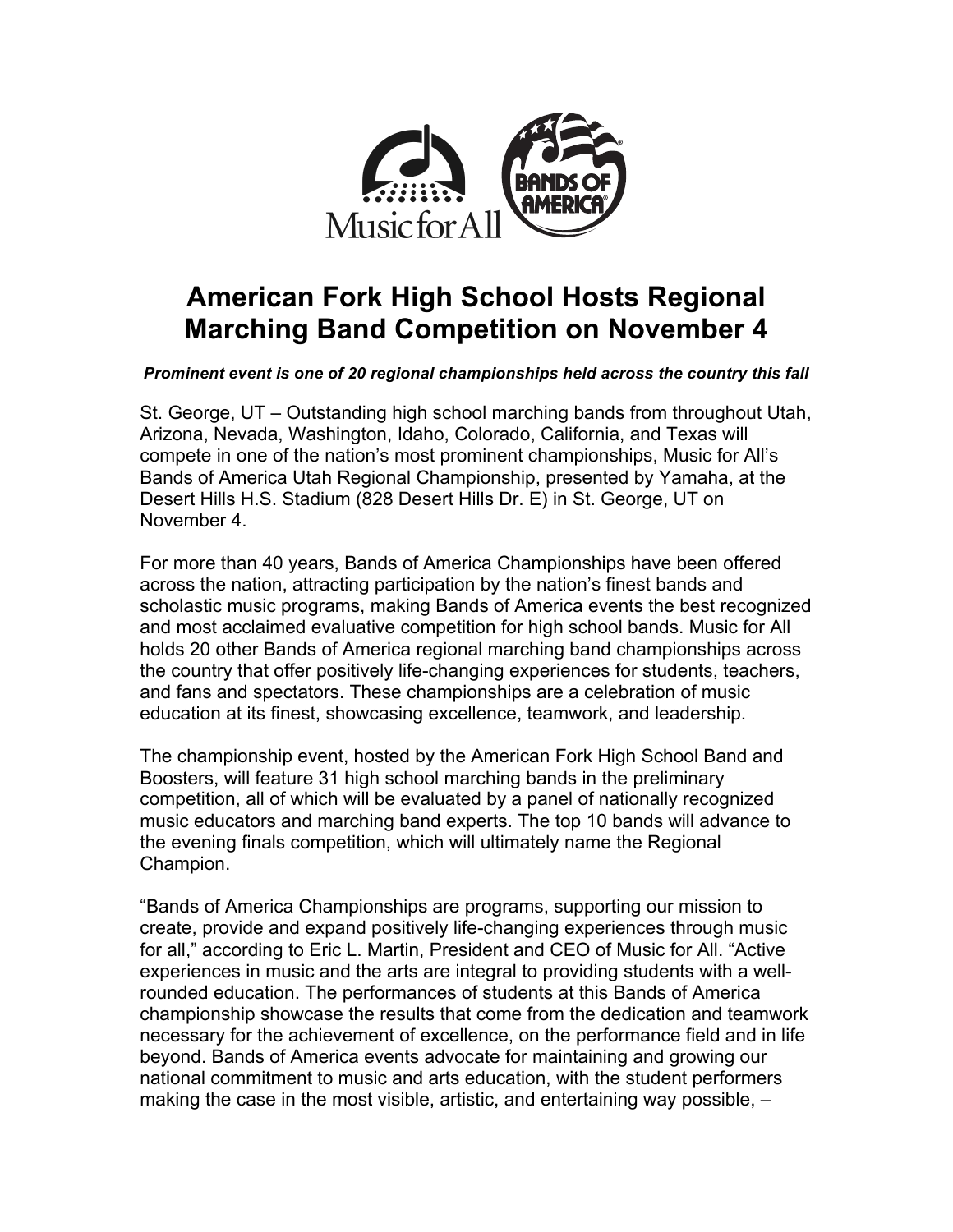something each and every America should witness and experience".

## **Schedule**

Gates will open for the preliminary competition at 6:30 a.m. with the competition beginning at 7:30 a.m. and will conclude at approximately 4:15 p.m. Gates will open for the finals at 6:45 p.m. with performances beginning at 7:45 p.m. All times are tentative pending the final schedule of performing bands. Current times will be listed at musicforall.org.

## **Ticket Information**

Ticketing and schedule information is available online at musicforall.org or by calling 800.848.2263. Tickets will also be available at the gate. Standard general admission is \$15 for Preliminaries or Finals, or \$23 for a Day Pass to both. Children ages 10 and under are free for general admission seats. A \$5 off any general admission ticket (individual preliminaries, finals or full day passes) discount will be available at the gate for college students with an ID, spectators 11-18 years of age, military members and spouses (military ID required), and spectators age 62 and over.

### **About Music for All**

Since 1975, Music for All, through its Music for All, Bands of America, Orchestra America, and choir programs, has been a destination and set the standard for scholastic music ensemble performance and music education advocacy. As a 501(c)(3) nonprofit educational organization, Music for All's mission is to create, provide, and expand positively life-changing experiences through music for all. Music for All's vision is to be a catalyst to ensure that every child in America has access and opportunity for active music making in his or her scholastic environment. Music for All's programs include 30+ annual events, including the Bands of America Grand National Championships and Regional Championships for marching bands, the Music for All Summer Symposium camp for students and teachers, the Music for All National Festival and Affiliate Regional Music Festivals for concert bands, orchestras, choirs, chamber ensembles, percussion ensembles, and the national honor concert band, jazz band, orchestra, and the Bands of America Honor Band that will march for the fifth time in the Rose Parade® in 2021.

## **Sponsor Information**

Music for All efforts are supported through sponsorships, including current partnerships with National Presenting Sponsor: Yamaha Corporation of America; Official Uniform Sponsor: Fred J. Miller, Inc.; Official Student Travel Partner: Music Travel Consultants; Official Performance Equipment Sponsor: Wenger Corporation; Corporate Sponsors: Ball State University, United States Marine Drum & Bugle Corps, Zildjian and Vic Firth Company, Visit Indy and the City of Indianapolis, and Strategic Advocacy Partner: NAMM; Associate Sponsors: Delivra, Vandoren, Director's Showcase International, REMO, Tresona Multimedia, and Woodwind & Brasswind; and Grand National Semi-Finals